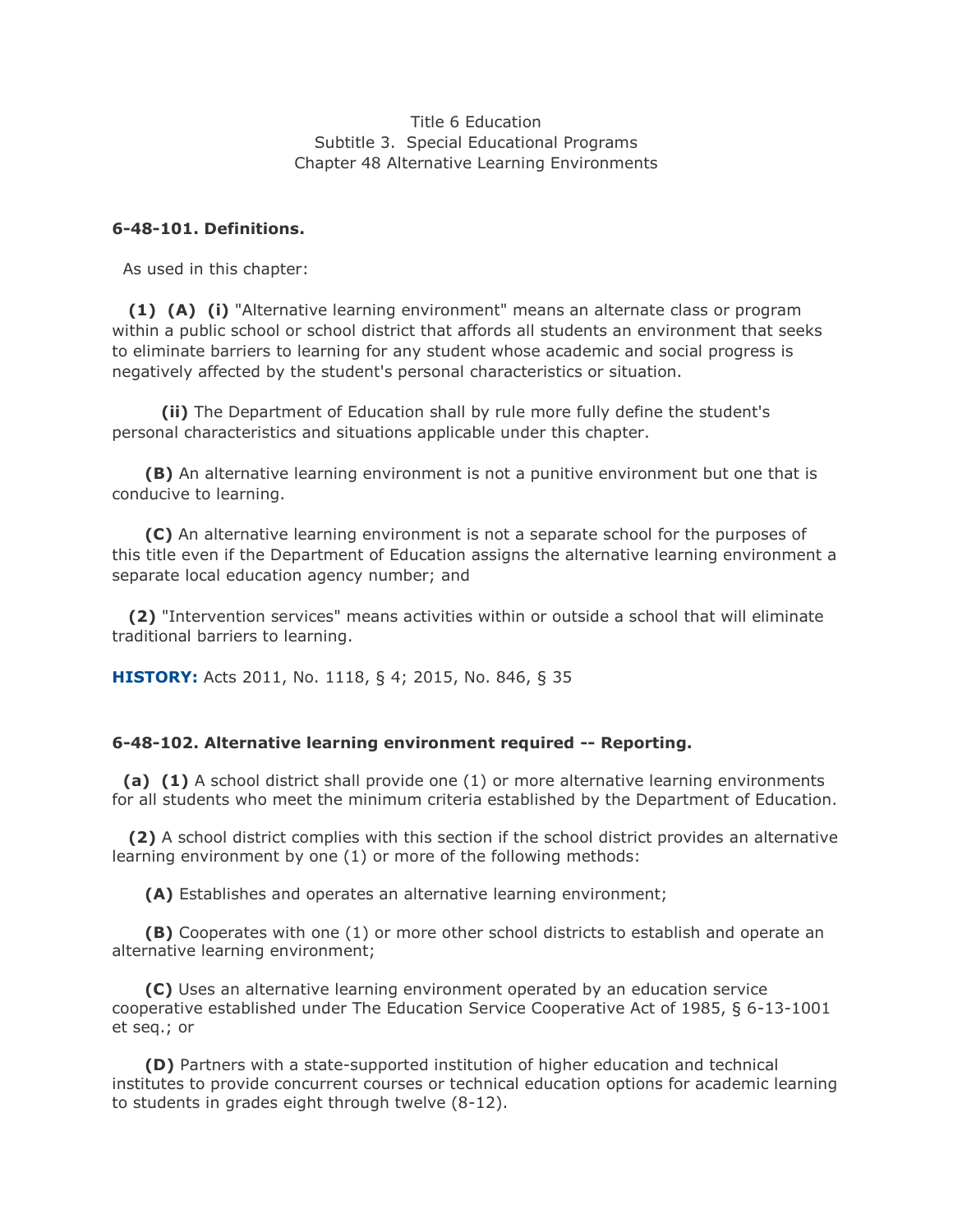**(b)** Annually, a school district shall submit to the department:

 **(1)** Information on race and gender of the students educated in the alternative learning environment;

 **(2)** Any other information regarding students educated in alternative learning environments that the department requires by rule; and

**(3)** An assurance statement that the school district is in compliance with this chapter.

**HISTORY:** Acts 2011, No. 1118, § 4; 2015, No. 994, § 2.

## **6-48-103. Assessment and intervention services.**

**(a)** An alternative learning environment shall:

 **(1)** Assess a student either before or upon entry into the alternative learning environment; and

 **(2)** Provide intervention services designed to address a student's specific educational needs.

**(b) (1)** A student assigned to an alternative learning environment for behavioral reasons shall receive intervention services designed to address the student's behavioral needs.

 **(2)** The intervention services shall not be punitive in nature but shall be designed for long-term improvement of the student's ability to control his or her behavior.

**HISTORY:** Acts 2011, No. 1118, § 4.

or

## **6-48-104. Department of Education responsibilities.**

 **(a)** The Department of Education shall promulgate rules to implement this chapter, including without limitation rules that establish:

 **(1) (A)** The criteria for distributing state funding for alternative learning environment programs.

 **(B)** The criteria shall identify the characteristics of students who may be counted for the purpose of funding an alternative learning environment program including without limitation that a student is educated in the alternative learning environment for a minimum of twenty (20) consecutive days.

 **(C)** If a student is educated in the alternative learning environment for fewer than twenty (20) days, the department may provide funding to a school district based on the actual number of days the student is educated in the alternative learning environment if the student:

**(i)** Leaves the school district to transfer to another alternative learning environment;